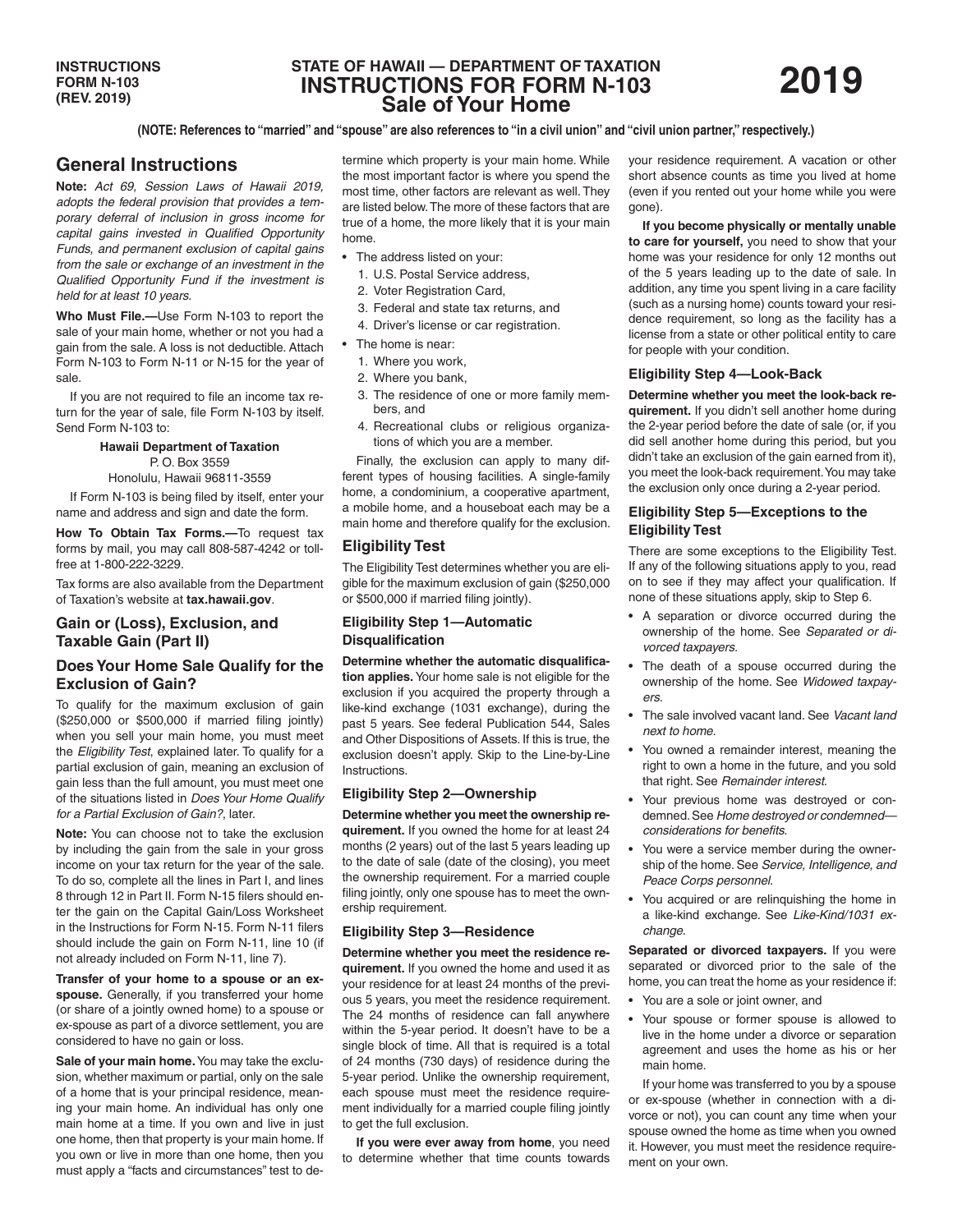**Widowed taxpayers.** If you are a widowed taxpayer who doesn't meet the 2-year ownership and residence requirements on your own, consider the following rule. If you sell your home within 2 years of the death of your spouse and you haven't remarried at the time of the sale, then you may include any time when your late spouse owned and lived in the home, even if without you, to meet the ownership and residence requirements.

Also, you may be able to increase your exclusion amount from \$250,000 to \$500,000. You may take the higher exclusion if you meet all of the following conditions.

- 1. You sell your home within 2 years of the death of your spouse;
- 2. You haven't remarried at the time of the sale;
- 3. Neither you nor your late spouse took the exclusion on another home sold less than 2 years before the date of the current home sale; and
- 4. You meet the 2-year ownership and residence requirements (including your late spouse's times of ownership and residence if need be).

**Service, Intelligence, and Peace Corps personnel.** If you or your spouse are a member of the Uniformed Services or the Foreign Service, or an employee of the intelligence community in the Unites States, you may choose to suspend the 5-year test period for ownership and residence when you are on qualified official extended duty. This means you may be able to meet the 2-year residence test even if, because of your service, you did not actually live in your home for at least the 2 years during the 5-year period ending on the date of sale.

**Qualified extended duty.** You are on qualified extended duty if:

- You are called or ordered to active duty for an indefinite period, or for a definite period of more than 90 days.
- You are serving at a duty station at least 50 miles from your main home, or you are living in government quarters under government orders.
- You are one of the following:
	- 1. A member of the armed forces (Army, Navy, Air Force, Marine Corps, Coast Guard);
	- 2. A member of the commissioned corps of the National Oceanic and Atmospheric Administration (NOAA) or the Public Health Service;
	- 3. A Foreign Service chief of mission, ambassador-at-large, or officer;
	- 4. A member of the Senior Foreign Service or the Foreign Service personnel;
	- 5. An employee, enrolled volunteer, or enrolled volunteer leader of the Peace Corps serving outside the United States; or
	- 6. An employee of the intelligence community, meaning:
		- a. The Office of the Director of National Intelligence, the Central Intelligence Agency, the National Security Agency, the Defense Intelligence Agency, the National Geospatial-Intelligence Agency, or the National Reconnaissance Office;
- b. Any other office within the Department of Defense for the collection of specialized national intelligence through reconnaissance programs;
- c. Any of the intelligence elements of the Army, the Navy, the Air Force, the Marine Corps, the Federal Bureau of Investigation, the Department of Treasury, the Department of Energy, and the Coast Guard;
- d. The Bureau of Intelligence and Research of the Department of State; or
- e. Any of the elements of the Department of Homeland Security concerned with the analyses of foreign intelligence information.

**Period of suspension.** The period of suspension cannot last more than 10 years. Together, the 10-year suspension period and the 5-year test period can be as long as, but no more than, 15 years. You cannot suspend the 5-year period for more than one property at a time. You can revoke your choice to suspend the 5-year period at any time.

**Example 1.** Mary bought a home on May 1, 2003. She used it as her main home until August 27, 2006. On August 28, 2006, she went on qualified official extended duty with the Navy. She did not live in the house again before selling it on August 1, 2019. Mary chooses to use the entire 10-year suspension period. Therefore, the suspension period would extend back from August 1, 2019, to August 2, 2009, and the 5-year test period would extend back to August 2, 2004. During that period, Mary owned the house all 5 years and lived in it as her main home from August 2, 2004, until August 28, 2006, a period of more than 24 months. She meets the ownership and use tests because she owned and lived in the home for at least 2 years during this test period.

**Example 2.** John bought and moved into a home in 2010. He lived in it as his main home for 3-1/2 years. For the next 6 years, he did not live in it because he was on qualified official extended duty with the Army. He then sold the home at a gain in 2019. To meet the use test, John chooses to suspend the 5-year test period for the 6 years he was on qualified official extended duty. This means he can disregard those 6 years. Therefore, John's 5-year test period consists of the 5 years before he went on qualified official extended duty. He meets the ownership and use tests because he owned and lived in the home for 3-1/2 years during this test period.

**Vacant land next to home.** You can include the sale of vacant land adjacent to the land on which your home sits as part of a sale of your home if ALL of the following are true.

- You owned and used the vacant land as part of your home.
- The sale of the vacant land and the sale of your home occurred within 2 years of each other.
- Both sales either meet the Eligibility Test or qualify for partial tax benefits, as described earlier.

Also, if your sale of vacant land meets all these requirements, you must treat that sale and the sale of your home as a single transaction for tax purposes, meaning that you may apply the exclusion only once.

However, if you move your home from the land on which it stood (meaning you relocate the actual physical structure), then that land no longer counts as part of your home. For example, if you move a mobile home to a new lot and sell the old lot, you cannot treat the sale of the old lot as the sale of your home.

**Home destroyed or condemned—considerations for benefits.** If an earlier home of yours was destroyed or condemned, you may be able to count your time there towards the ownership and residence test.

If your home was destroyed, see federal Publication 547, Casualties, Disasters, or Thefts. If your home was condemned, see federal Publication 544.

**Remainder interest.** The sale of a remainder interest in your home is eligible for the exclusion only if both of the following conditions are met.

- The buyer isn't a "related party." A related party can be a related person or a related corporation, trust, partnership, or other entity which you control or in which you have an interest.
- You haven't previously sold an interest in the home for which you took the exclusion.

**Like-Kind/1031 exchange.** If you sold a home that you acquired in a like-kind exchange, then the following test applies.

You can't claim the exclusion if:

- 1. Either a. or b. applies:
	- a. You acquired your home in a like-kind exchange (also known as a section 1031 exchange), or
	- b. Your basis in your home is determined by reference to a previous owner's basis, and that previous owner acquired the property in a like-kind exchange (for example, the owner acquired the home and then gave it to you); and
- 2. You sold the home within 5 years of the date your home was acquired in the likekind exchange.

For more information about like-kind exchanges, see federal Publication 544.

If you relinquished your home in a like-kind exchange, then you should determine if you qualify to exclude gain as you would if you sold the home. Under certain circumstances, you may meet the requirements for both the exclusion of gain from the exchange of a main home and the nonrecognition of gain from a like-kind exchange. For more information, see Revenue Procedure 2005-14, 2005-7 I.R.B. 528.

#### **Eligibility Step 6— Final Determination of Eligibility**

If you meet the ownership, residence, and lookback requirements, taking the exceptions into account, then you meet the Eligibility Test. Your home sale qualifies for the maximum exclusion. Skip to the Line-by-Line Instructions.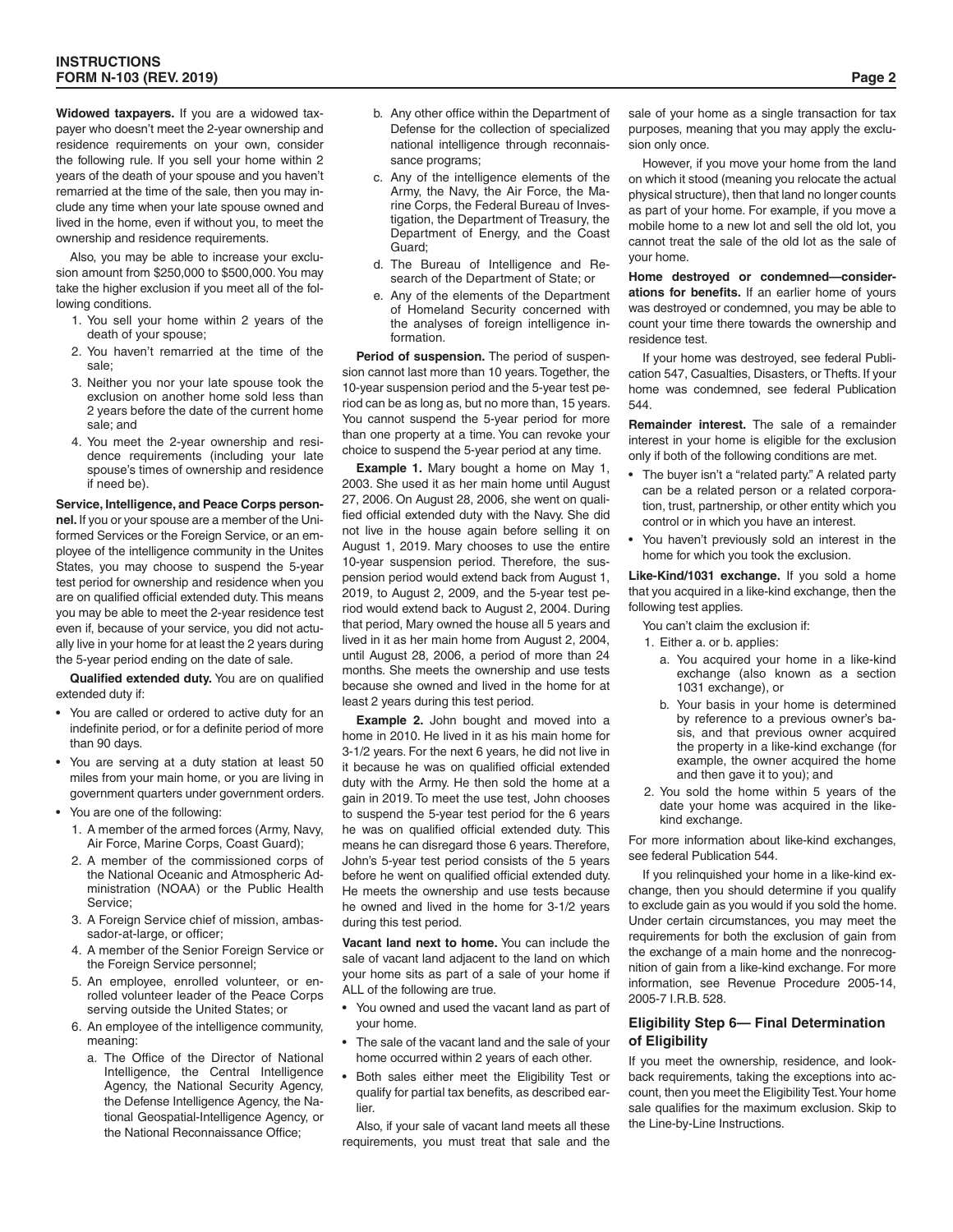If you didn't meet the Eligibility Test, then your home isn't eligible for the maximum exclusion, but you should continue to *Does Your Home Qualify for a Partial Exclusion of Gain?*

## **Does Your Home Qualify for a Partial Exclusion of Gain?**

If you don't meet the Eligibility Test, you may still qualify for a partial exclusion of gain. You can meet the requirements for a partial exclusion if the main reason for your home sale was a change in workplace location, a health issue, or an unforeseeable event.

#### **Work-Related Move**

You meet the requirements for a partial exclusion if any of the following events occurred during your time of ownership and residence in the home.

- You took or were transferred to a new job in a work location at least 50 miles farther from home than your old work location.
- You had no previous work location and you began a new job at least 50 miles from the home.
- Either of the above is true of your spouse, a coowner of the home, or anyone else for whom the home was his or her residence.

#### **Health-Related Move**

You meet the requirements for a partial exclusion if any of the following health-related events occurred during your time of ownership and residence in the home.

- You moved to obtain, provide, or facilitate diagnosis, cure, mitigation, or treatment of disease, illness, or injury for yourself or a family member.
- You moved to obtain or provide medical or personal care for a family member suffering from a disease, illness, or injury. Family includes your:
	- 1. Parent, grandparent, stepmother, stepfather;
	- 2. Child (including adopted child, eligible foster child, and stepchild), grandchild;
	- 3. Brother, sister, stepbrother, stepsister, halfbrother, half-sister;
	- 4. Mother-in-law, father-in-law, brother-in-law, sister-in-law, son-in-law, daughter-in-law;
	- 5. Uncle, aunt, nephew, or niece.
- A doctor recommended a change in residence for you because you were experiencing a health problem.
- The above is true of your spouse, a co-owner of the home, or anyone else for whom the home was his or her residence.

#### **Unforeseeable Events**

You meet the standard requirements if any of the following events occurred during the time you owned and lived in the home you sold:

- Your home was destroyed or condemned.
- Your home suffered a casualty loss because of a natural or man-made disaster or an act of terrorism. (It does not matter whether the loss is deductible on your tax return.)
- You, your spouse, a co-owner of the home, or anyone else for whom the home was his or her residence:
- 1. Died;
- 2. Became divorced or legally separated;
- 3. Gave birth to two or more children from the same pregnancy;
- 4. Became eligible for unemployment compensation;
- 5. Became unable, because of a change in employment status, to pay basic living expenses for the household (including expenses for food, clothing, housing, medication, transportation, taxes, court-ordered payments, and expenses reasonably necessary for making an income).

An event is determined to be an unforeseeable event in IRS published guidance.

#### **Other Facts and Circumstances**

Even if your situation doesn't match any of the standard requirements described above, you still may qualify for an exception. You may qualify if you can demonstrate the primary reason for sale, based on facts and circumstances, is work-related, health-related, or unforeseeable. Important factors are:

- The situation causing the sale arose during the time you owned and used your property as your residence.
- You sold your home not long after the situation arose.
- You could not have reasonably anticipated the situation when you bought the home.
- You began to experience significant financial difficulty maintaining the home.
- The home became significantly less suitable as a main home for you and your family for a specific reason.

# **Line-by-Line Instructions**

**Line 1—**Enter the date of sale. If you received a federal Form 1099-S, Proceeds From Real Estate Transactions, the date of sale should be shown in box 1. If you did not receive a federal Form 1099- S, the date of sale is the earlier of (a) the date the title transferred, or (b) the date the economic burdens and benefits of ownership shifted to the buyer.

**Line 2—**If part of your main home was rented out or used for business and in the year of sale you were not entitled to deduct expenses for the part that was rented or used for business, report the entire sale on Form N-103.

If you were entitled to deduct expenses in the year of sale for the part that was rented or used for business, treat the sale as two separate sales. Report on Hawaii Schedule D-1 the part of the sale that applies to the rental or business use. Report on Form N-103 only the part of the sale that represents your main home. You must allocate between Form N-103 and Hawaii Schedule D-1 the sales price, expenses of sale, and the adjusted basis of the property sold. Attach a statement showing the total selling price of the property and the method used to allocate the amounts between the two forms.

**Line 5—**Section 235-5.5(f), HRS, requires that the amount received as a distribution from an IHA

which was used to purchase a residential property in Hawaii be included in the gross income of the individual.

Individuals who purchased residential property **before January 1, 1990**, with a distribution from an IHA must include in gross income in the year the property is sold, conveyed, or transferred an amount equal to the amount of the distribution, unless an election was made to include one-tenth of the distribution in gross income each year for ten years.

Individuals who purchase residential property **after December 31, 1989** shall include in gross income one-tenth of the distribution each year for ten years. If such individual sells the property purchased with an IHA distribution before the end of the ten-year period, the remaining amount of the distribution not previously reported shall be included in gross income in the year of sale.

Individuals who purchase residential property **after December 31, 1996**, with a distribution from an IHA established prior to January 1, 1990, and who have made the election to do so, shall include in gross income in the year the property is sold, conveyed, or transferred an amount equal to the amount of the distribution.

Enter on line 5 the total amount of the IHA distribution.

**Line 6—**Enter on this line the amount of the IHA distribution not previously reported. Also include this amount on Form N-11, line 10, or Form N-15, line 19. Identify this amount as "IHA distribution reported on sale of property."

**Line 7—**Section 235-5.5(f), HRS, also requires that 10% (.10) of the IHA distribution used to purchase residential property be added to the individual's gross income or tax liability upon the sale, conveyance, or transfer of the property if the total IHA distribution was not previously reported. On line 7, enter 10% (.10) of line 5.

The following individuals shall add 10% of the IHA distribution to their **gross income**:

- 1. Individuals who purchased residential property before January 1, 1990, and who have not made the election to report the distribution as gross income over a ten-year period, and
- 2. Individuals who purchased residential property after December 31, 1996, with a distribution from an IHA established prior to January 1, 1990, and who made the election to report the distribution as gross income at the time the property is sold.

Include this amount on Form N-11, line 10, or Form N-15, line 19. Identify this amount as "10% penalty on IHA distribution."

The following individuals shall add 10% of the IHA distribution to their **tax liability**:

1. Individuals who purchased residential property after December 31, 1989, except for individuals who purchased residential property after December 31, 1996, with a distribution from an IHA established prior to January 1, 1990, and who made the election to report the distribution as gross income at the time the property is sold.

Include this amount on Form N-11, line 27, or Form N-15, line 44 and fill in the oval indicating